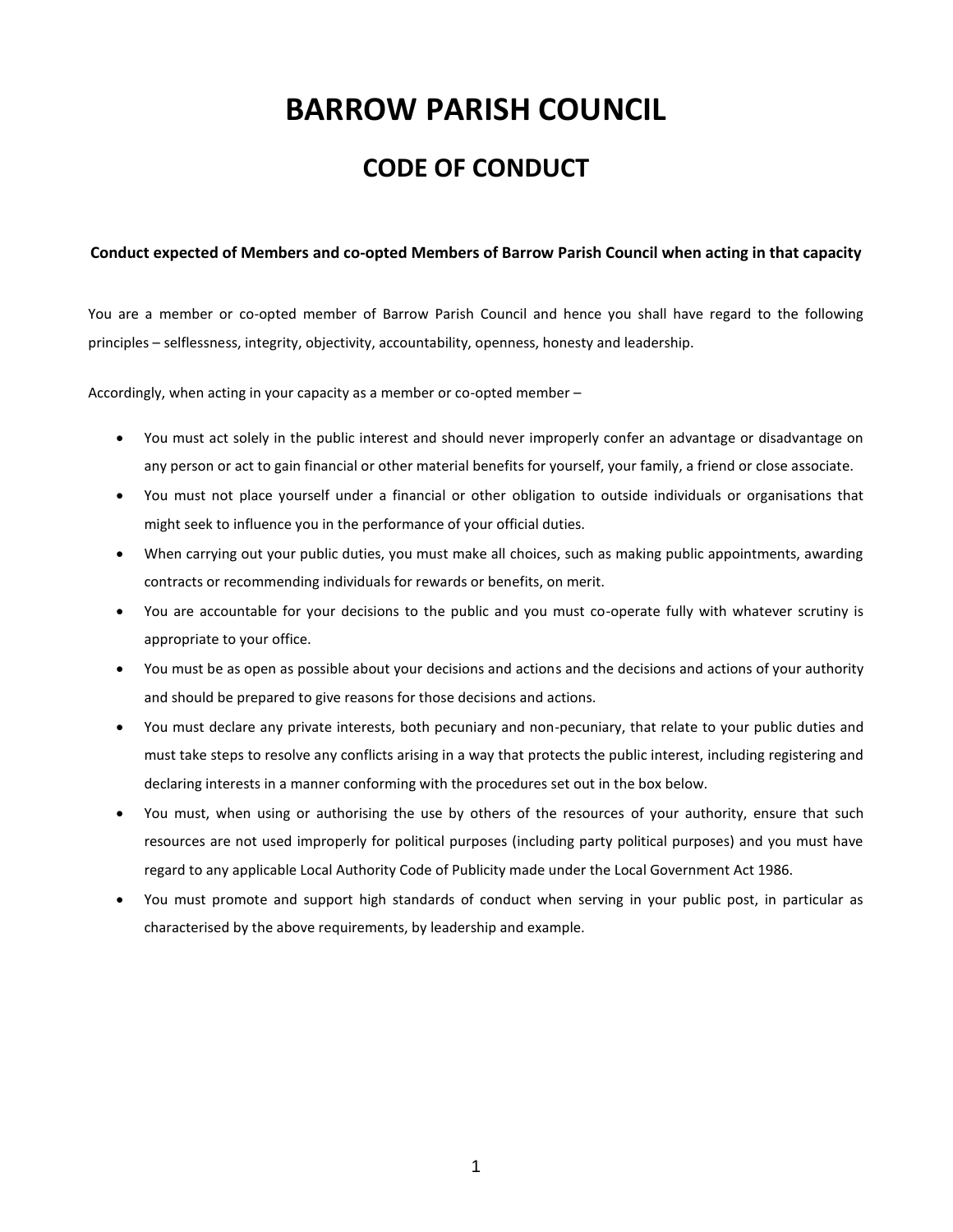#### **Registering and declaring pecuniary and non-pecuniary interests**

You must, within 28 days of taking office as a member or co-opted member, notify your authority's monitoring officer of any disclosable pecuniary interest as defined by regulations made by the Secretary of State, where the pecuniary interest is yours, your spouse's or civil partner's, or is the pecuniary interest of somebody with whom you are living with as a husband or wife, or as if you were civil partners.

In addition, you must, within 28 days of taking office as a member or co-opted member, notify your authority's monitoring officer of any disclosable pecuniary or non-pecuniary interest which your authority has decided should be included in the register.

If an interest has not been entered onto the authority's register, then the member must disclose the interest to any meeting of the authority at which they are present, where they have a disclosable interest in any matter being considered and where the matter is not a 'sensitive interest'.

Following any disclosure of an interest not on the authority's register or the subject of pending notification, you must notify the monitoring officer of the interest within 28 days beginning with the date of disclosure.

Unless dispensation has been granted, you may not participate in any discussion of, vote on, or discharge any function related to any matter in which you have a pecuniary interest as defined by regulations made by the Secretary of State. Additionally, you must observe the restrictions your authority places on your involvement in matters where you have a pecuniary or non-pecuniary interest as defined by your authority.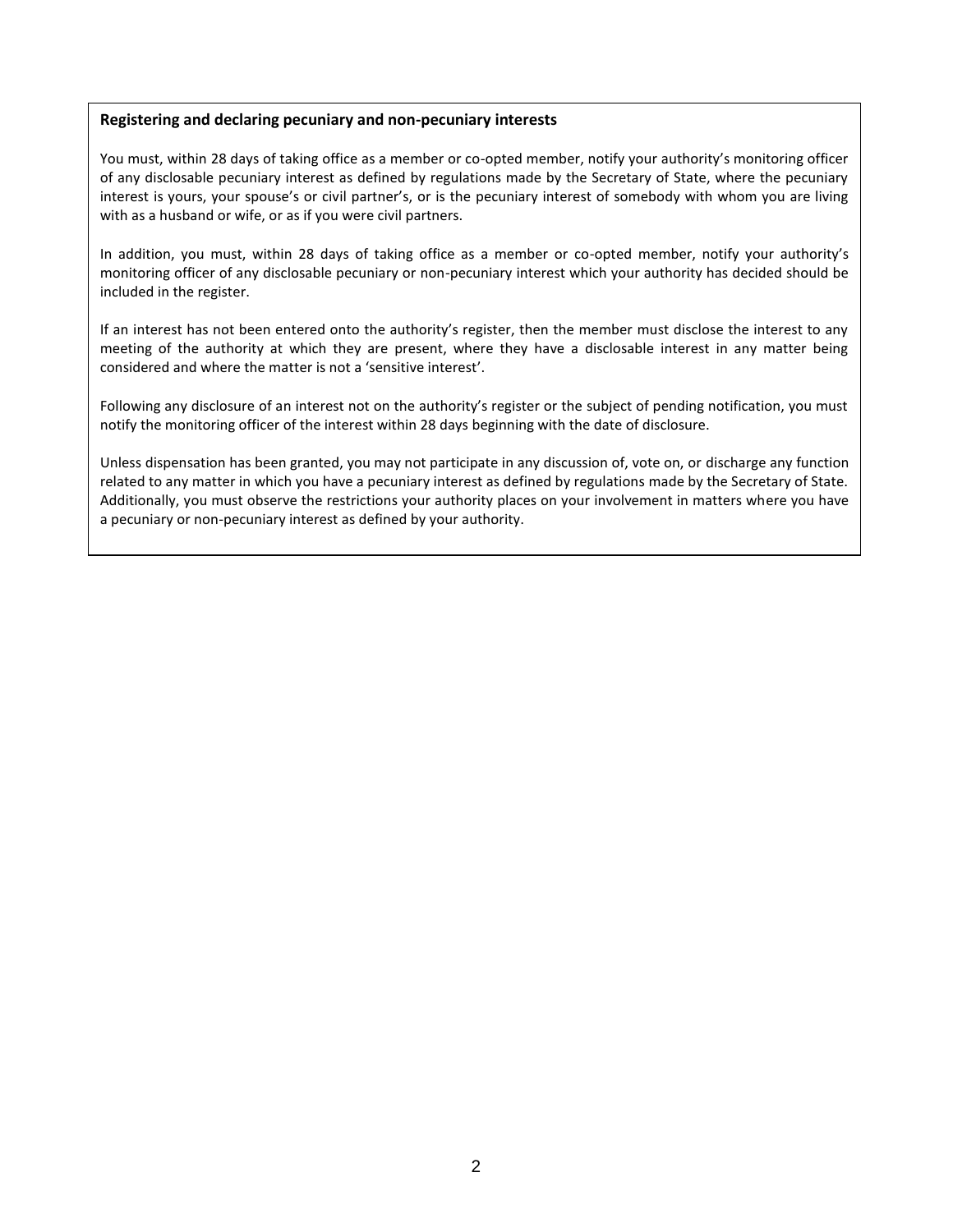## **BARROW PARISH COUNCIL**

### **Disclosable pecuniary interests**

This note explains the requirements of the Localism Act 2011 (Ss 29-34) and The Relevant Authorities (Disclosable Pecuniary Interests) Regulations 2012, in relation to disclosable pecuniary interests. These provisions are enforced by criminal sanction. They came into force on 1 July 2012.

#### **1 Notification of disclosable pecuniary interests**

Within 28 days of becoming a member or co-opted member, you must notify the Monitoring Officer of any 'disclosable pecuniary interests'.

A 'disclosable pecuniary interest' is an interest of yourself or your partner (which means spouse or civil partner, a person with whom you are living as husband or wife, or a person with whom you are living as if you are civil partners) within the following descriptions:

(In the extracts from the Regulations below, 'M' means you and 'relevant person' means you and your partner, as above)

| Subject                                           | Prescribed description                                                                                                                                                                                                                                                                                                                                                                                                                       |
|---------------------------------------------------|----------------------------------------------------------------------------------------------------------------------------------------------------------------------------------------------------------------------------------------------------------------------------------------------------------------------------------------------------------------------------------------------------------------------------------------------|
| Employment, office, trade, profession or vacation | Any employment, office, trade, profession or vocation<br>carried on for profit or gain.                                                                                                                                                                                                                                                                                                                                                      |
| Sponsorship                                       | Any payment or provision of any other financial benefit<br>(other than from the relevant authority) made or provided<br>within the relevant period in respect of any expenses<br>incurred by M in carrying out duties as a member, or<br>towards the election expenses of M.<br>This includes any payment or financial benefit from a trade<br>union within the meaning of the Trade Union and Labour<br>Relations (Consolidation) Act 1992. |
| Contracts                                         | Any contract which is made between the relevant person (or<br>a body in which the relevant person has a beneficial<br>interest) and the relevant authority-<br>(a) under which goods or services are to be provided or<br>works are to be executed; and<br>(b) which has not been fully discharged.                                                                                                                                          |
| Land                                              | Any beneficial interest in land which is within the area of<br>the relevant authority.                                                                                                                                                                                                                                                                                                                                                       |
| Licences                                          | Any licence (alone or jointly with others) to occupy land in<br>the area of the relevant authority for a month or longer.                                                                                                                                                                                                                                                                                                                    |
| Corporate tenancies                               | Any tenancy where (to M's knowledge)-<br>(a) the landlord is the relevant authority; and<br>(b) the tenant is a body in which the relevant person has a<br>beneficial interest.                                                                                                                                                                                                                                                              |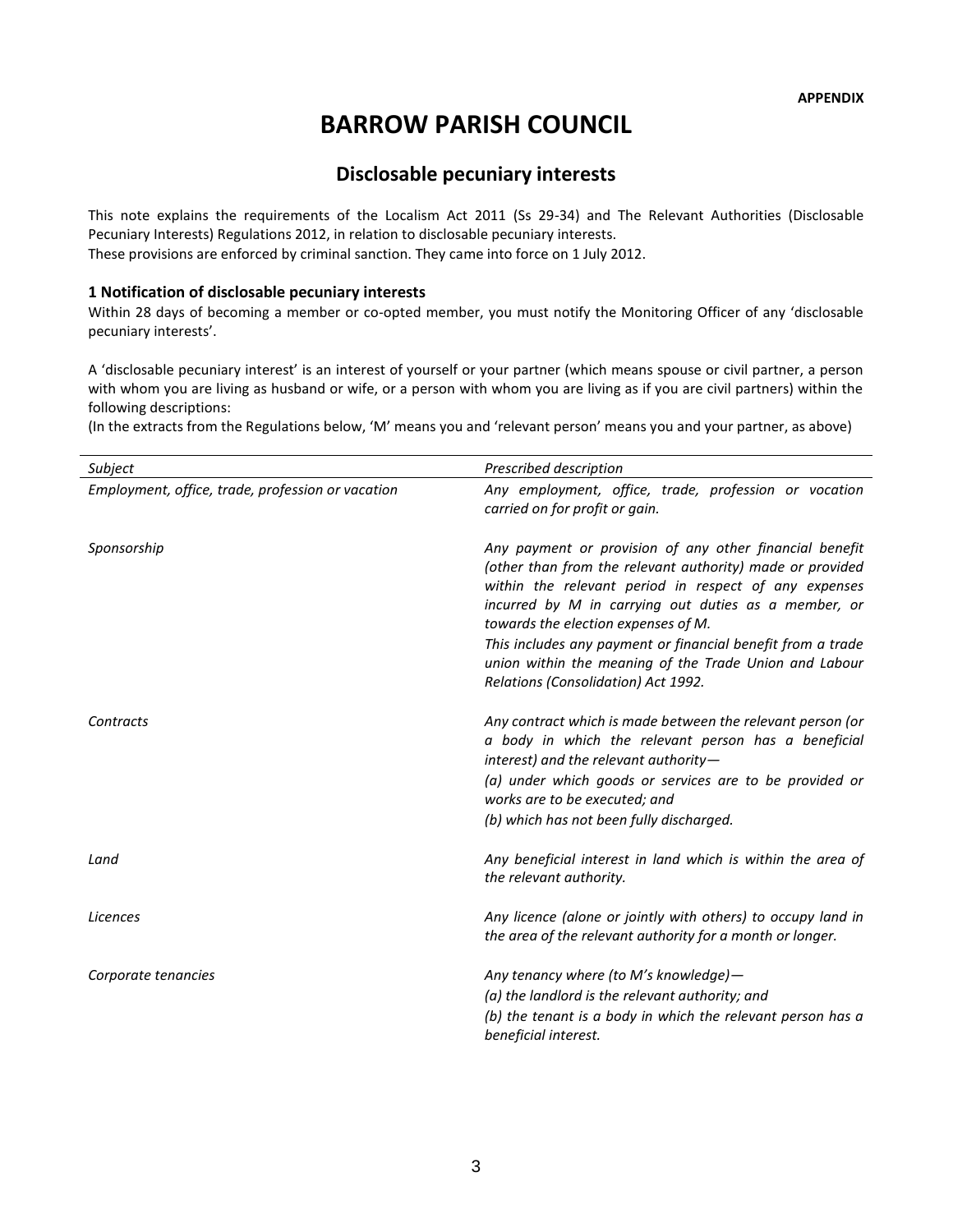*Securities Any beneficial interest in securities of a body where— (a) that body (to M's knowledge) has a place of business or land in the area of the relevant authority; and (b) either—*

> *(i) the total nominal value of the securities exceeds £25,000 or one hundredth of the total issued share capital of that body; or*

> *(ii) if the share capital of that body is of more than one class, the total nominal value of the shares of any one class in which the relevant person has a beneficial interest exceeds one hundredth of the total issued share capital of that class.*

These descriptions on interests are subject to the following definitions;

*"the Act" means the Localism Act 2011;*

*"body in which the relevant person has a beneficial interest" means a firm in which the relevant person is a partner or a body corporate of which the relevant person is a director, or in the securities of which the relevant person has a beneficial interest;*

*"director" includes a member of the committee of management of an industrial and provident society;*

*"land" excludes an easement, servitude, interest or right in or over land which does not carry with it a right for the relevant person (alone or jointly with another) to occupy the land or to receive income;*

*"M" means a member of a relevant authority;*

*"member" includes a co-opted member;*

*"relevant authority" means the authority of which M is a member;*

*"relevant period" means the period of 12 months ending with the day on which M gives a notification for the purposes of section 30(1) or section 31(7), as the case may be, of the Act;*

*"relevant person" means M or any other person referred to in section 30(3)(b) of the Act;*

*"securities" means shares, debentures, debenture stock, loan stock, bonds, units of a collective investment scheme within the meaning of the Financial Services and Markets Act 2000 and other securities of any description, other than money deposited with a building society.*

#### **2 Register of interests**

Any interests notified to the Monitoring Officer will be included in the register of interests. A copy of the register will be available for public inspection and will be published on the authority's website.

#### **3 Sensitive interests**

Where you consider that disclosure of the details of a disclosable pecuniary interest could lead to you, or a person connected with you, being subject to violence or intimidation, and the Monitoring Officer agrees, if the interest is entered on the register, copies of the register that are made available for inspection and any published version of the register will exclude details of the interest, but may state that you have a disclosable pecuniary interest, the details of which are withheld under Section 32(2).